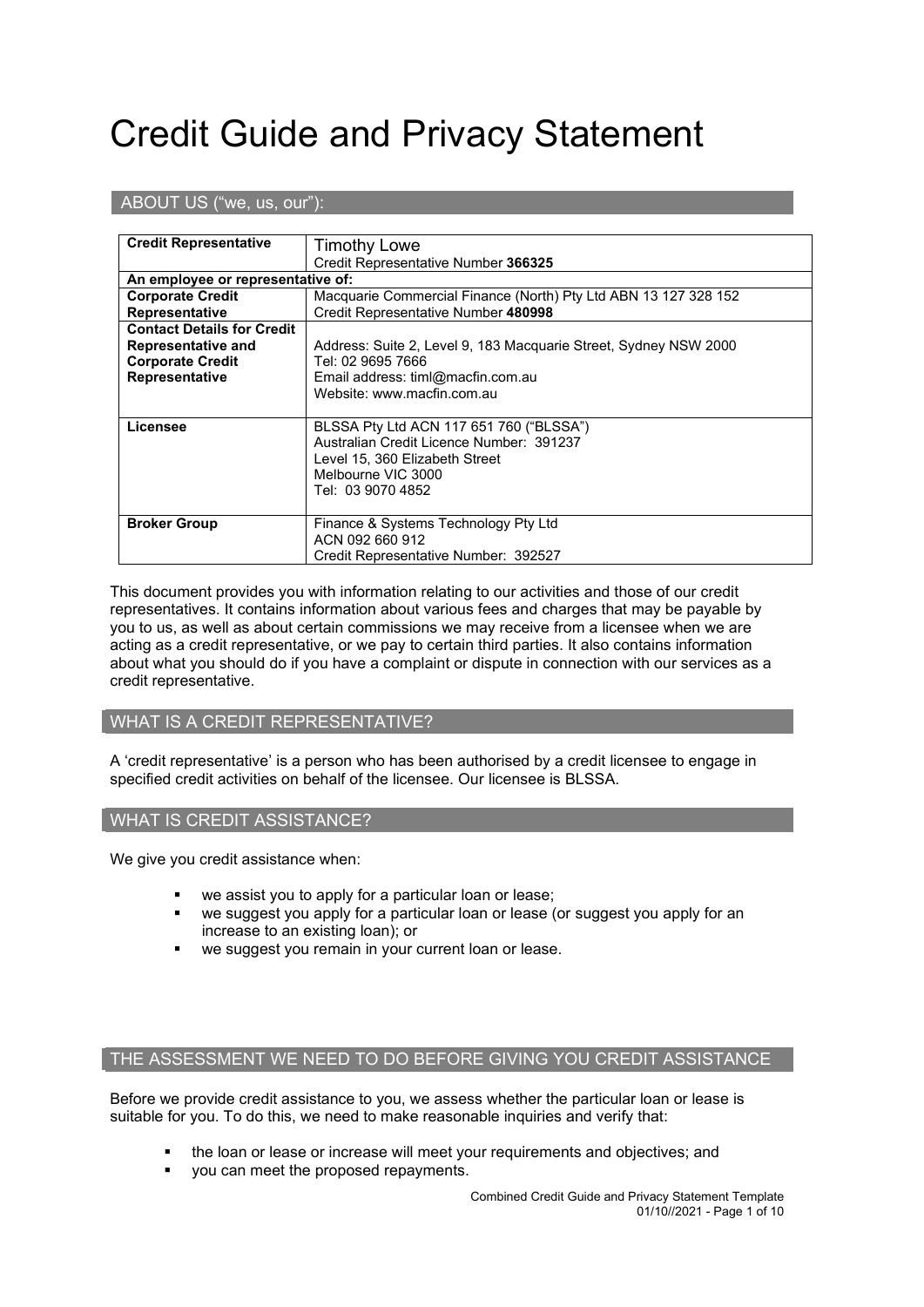We won't be able to give you credit assistance if our assessment shows that:

- you won't be able to meet the proposed repayments without substantial hardship; or
- the loan or lease won't meet your requirements or objectives.

#### GETTING A COPY OF OUR ASSESSMENT

If we provide you with credit assistance, you can ask us for a copy of our assessment any time up to 7 years after we provide you with a credit assistance quote. To request a copy please contact us. We will provide you with a copy:

- within 7 business days after the day we receive your request provided you make the request within 2 years of the date of our credit assistance quote; or
- otherwise, within 21 business days after the day we receive your request.

# INFORMATION ABOUT THE LICENSEE AND ITS CREDIT REPRESENTATIVES

We act as a credit representative for BLSSA. We are authorised to engage in credit activities including providing credit assistance on its behalf.

Subject to meeting credit criteria, we are able to assist you to obtain loans and leases for you from a broad range of lenders and lessors through our Broker Group. Our Broker Group does not require us to recommend any particular lender and our Broker Group does not set any quotas or obligations on us relating to recommending any particular lender.

The following are the Top 6 residential lenders and % of business written in the previous financial year:

- St George
- CBA
- **Suncorp**
- Westpac
- **Macquarie**
- La Trobe

The following is a list of all the lenders with which I have accreditation:

| <b>Residential Lender</b> | Lenders I am accredited for |
|---------------------------|-----------------------------|
| <b>Adelaide Bank</b>      |                             |
|                           |                             |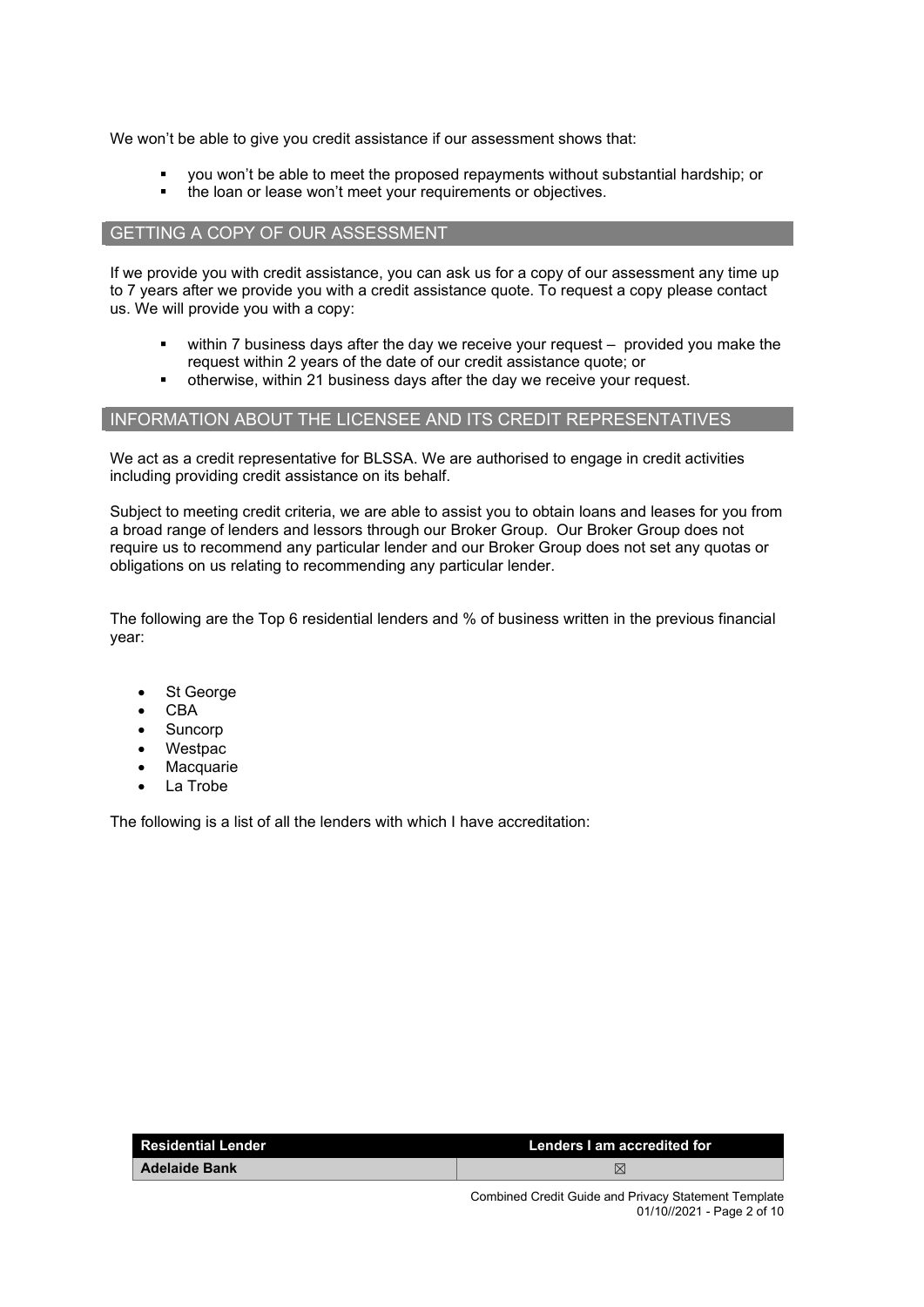| <b>AMP</b>                       | $\boxtimes$ |
|----------------------------------|-------------|
| <b>ANZ</b>                       | $\boxtimes$ |
| <b>Auswide Bank</b>              | □           |
| <b>Bank First</b>                | $\Box$      |
| <b>Bank of Melbourne</b>         | ⊠           |
| <b>Bank of Queensland</b>        | $\boxtimes$ |
| <b>Bank SA</b>                   | ⊠           |
| <b>BankWest</b>                  | $\boxtimes$ |
| <b>Beyond Bank</b>               | П           |
| <b>Bluestone</b>                 | $\Box$      |
| <b>CBA - Colonial</b>            | $\boxtimes$ |
| <b>Citibank</b>                  | $\boxtimes$ |
| <b>Emoney</b>                    | П           |
| <b>FASTCustom</b>                | $\boxtimes$ |
| <b>FASTExcel</b>                 | ⊠           |
| <b>FASTExcel Mid Doc</b>         | $\boxtimes$ |
| <b>FASTExcel SMSF</b>            | ⊠           |
| <b>FASTLend</b>                  | $\boxtimes$ |
| <b>Firefighters Mutual Bank</b>  | П           |
| <b>FirstMac</b>                  | $\Box$      |
| <b>Health Professionals Bank</b> | П           |
| <b>Heritage</b>                  | $\Box$      |
| <b>HomeStart Finance</b>         | П           |
| <b>ING</b>                       | $\boxtimes$ |
| Keystart                         | $\Box$      |
| <b>LaTrobe Financial</b>         | $\boxtimes$ |
| <b>Liberty Financial</b>         | ⊠           |
| <b>Loan Ave</b>                  | $\Box$      |
| <b>Macquarie Bank</b>            | ⊠           |
| <b>ME Bank</b>                   | П           |
| <b>Mortgage Mart</b>             | $\boxtimes$ |
| <b>MyState</b>                   | $\Box$      |
| <b>NAB</b>                       | $\boxtimes$ |
| <b>Pepper Money</b>              | $\boxtimes$ |
| <b>PN Bank</b>                   | $\Box$      |
| <b>Resimac</b>                   | $\Box$      |
| <b>St George</b>                 | $\boxtimes$ |
| <b>Suncorp</b>                   | $\boxtimes$ |
| <b>Teachers Mutual Bank</b>      | $\Box$      |
| <b>UniBank</b>                   | $\Box$      |
| Victorian Mortgage Group         | $\Box$      |
| <b>Virgin Money</b>              | $\Box$      |
| Westpac                          | $\boxtimes$ |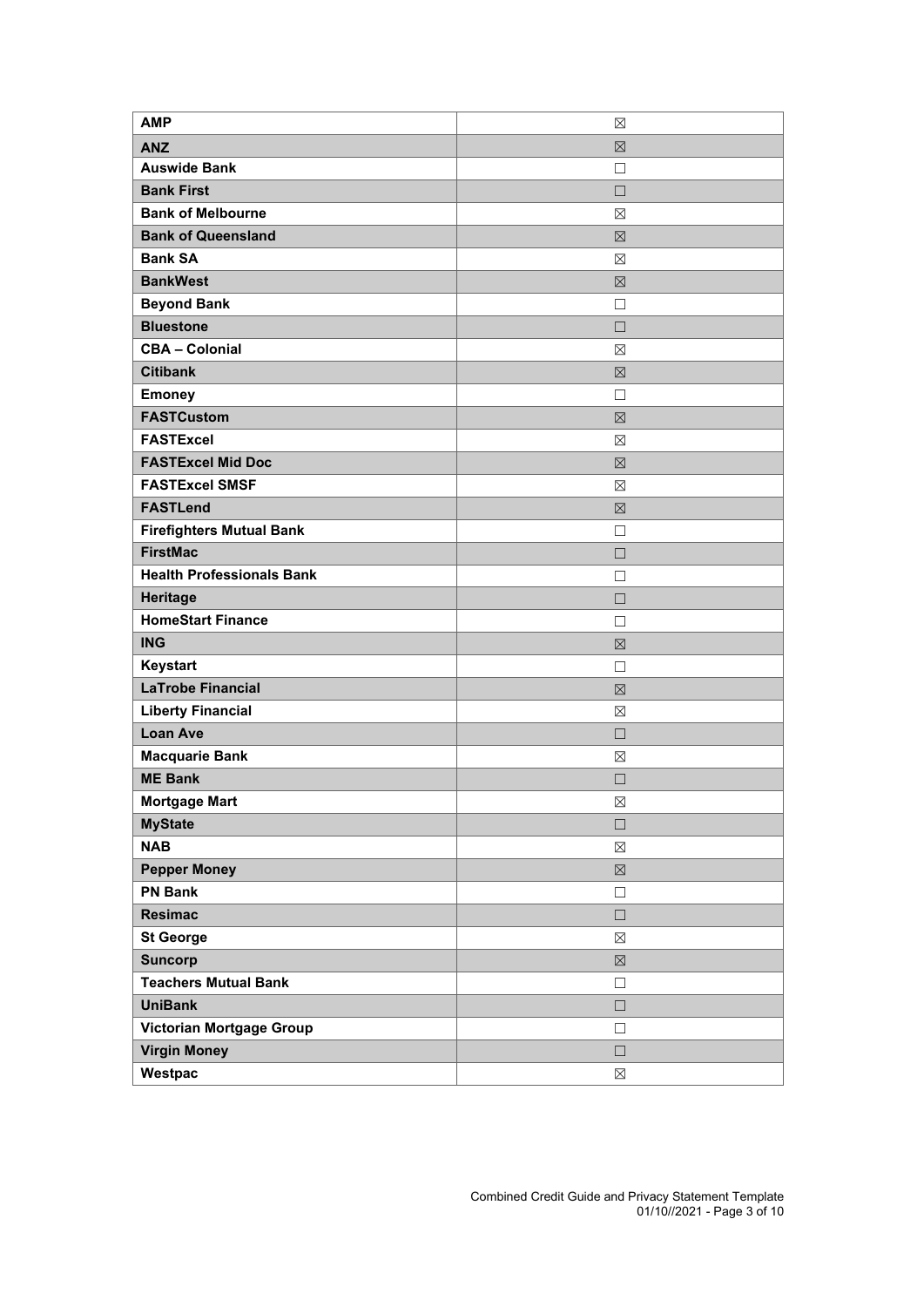# **OWNERSHIP** FAST We obtain mortgage aggregation services from the Broker Group. The Broker Group provides services at arm's-length to our business which include IT systems, loan information and lodgement systems, training and development, commission processing, conferences and professional development events, and assistance with regulatory and compliance obligations. In consideration of the services the Broker Group gives us, we pay fees to the Broker Group or the Broker Group retains some of the commission panel lenders pay on loans we arrange. We have access to Broker Group panel of lenders including Broker Group branded products.

# **FEES AND CHARGES**

#### FEES PAYABLE FOR THE PROVISION OF CREDIT ASSISTANCE

We may charge a fee for providing credit assistance. More detail about those fees will be set out in a quote we will give to you before we provide you with credit assistance.

# FEES PAYABLE IN RELATION TO ACTING AS A CREDIT REPRESENTATIVE

We may receive remuneration from our employer, BLSSA and/or Broker Group and do not charge you any fees or charges in relation to acting as a credit representative.

## OTHER FEES AND CHARGES

You may have to pay other fees and charges (such as an application fees, valuation fees and other fees) to the lender, lessor or other parties. You should review the disclosure documents and your loan contract or lease for further details of any such fees and charges.

# **COMMISSIONS**

# COMMISSIONS WE RECEIVE FROM OUR LICENSEE

BLSSA has appointed our Broker Group as its agent to receive commissions from lenders and lessors and to pay us commission in relation to loan contracts or leases for which we act as a credit representative and provide credit assistance. The total amount of commission we may receive in relation to your loan or lease may vary depending on the lender or lessor, the term, the features, the amount of the loan or lease you ultimately choose and the amount and timing of the repayments that you make.

#### Loan Contracts such as Home Loans, Investment Property Loans

Upfront commission payable by lenders in relation to home loans and investment property loans is calculated as a percentage of the loan amount and is generally in the range 0% and 1.10% of the loan amount. It is usually paid after settlement of the loan.

Trail commission payable by lenders in relation to home loans and investment property loans is generally calculated regularly (monthly, quarterly, bi-monthly or annually) on the outstanding loan balance and is paid in arrears. The trail commission payable by lenders is generally in the range of 0% per annum and 0.385% per annum of the outstanding loan amount.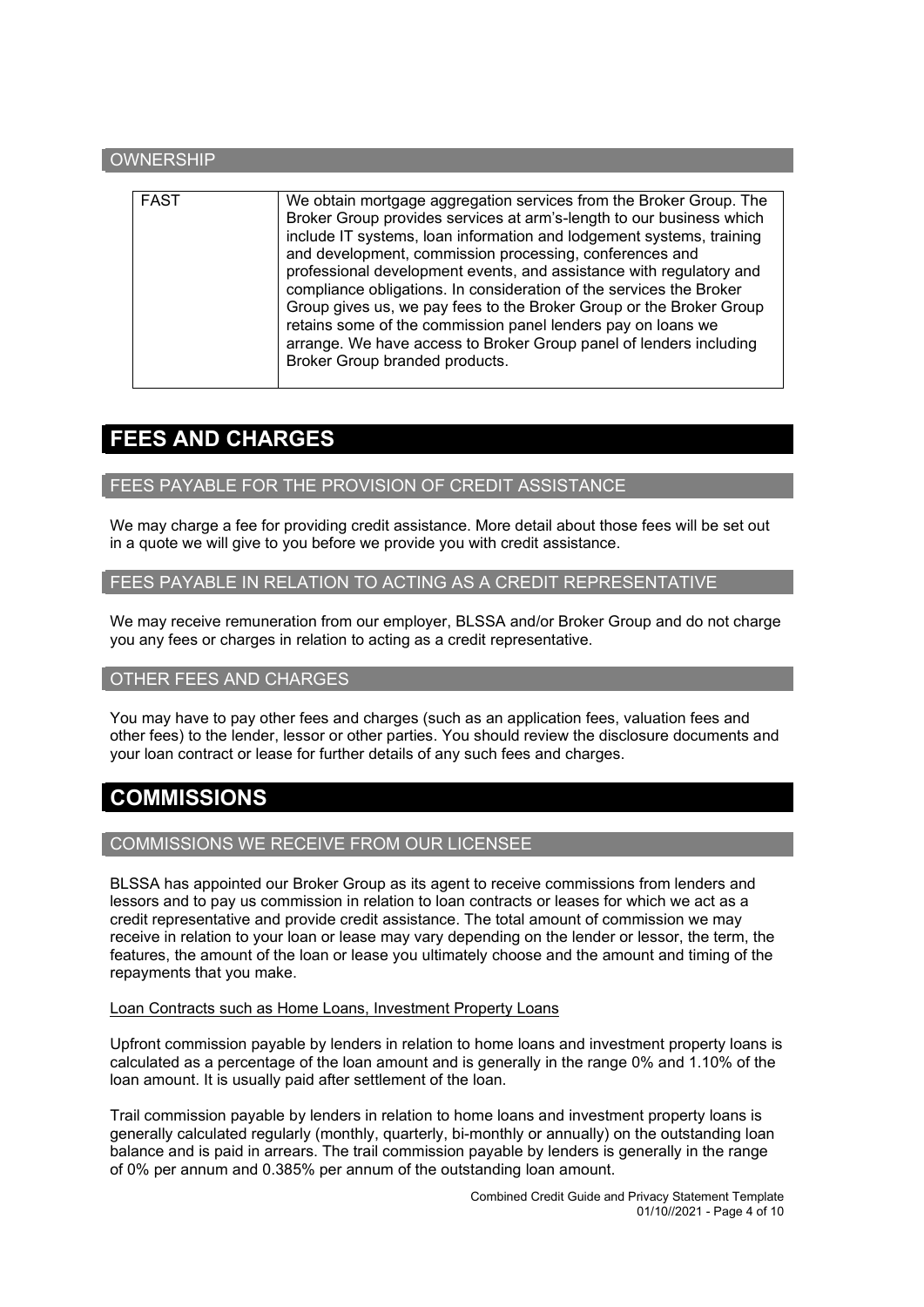#### Personal Loans

Upfront commission payable by lenders in relation to personal loans is calculated as a percentage of the loan amount and is generally in the range 0% and 1.1% of the loan amount. It is usually paid after settlement of the loan.

Trail commission payable by lenders in relation to personal loans is generally calculated regularly (monthly, quarterly, bi-monthly or annually) on the outstanding loan balance and is paid in arrears. The trail commission payable by lenders is generally in the range of 0% per annum and 2.75% per annum of the outstanding loan amount.

#### Leases

Upfront commission payable by lessors in relation to leases is calculated as a percentage of the lease amount and is generally in the range of 0% and 5% of the lease amount. It is usually paid after settlement of the lease.

Trail commission is generally not payable in relation to leases.

Further details of the commission earned by us will be included in the credit proposal disclosure, which forms part of the Statement of Credit Assistance document, which we will provide to you at the same time as we provide you with credit assistance.

You can request information from us about the fees that we are likely to receive, how those fees are calculated, and our reasonable estimate of the fees or commissions that will be payable.

#### VOLUME BONUS ARRANGEMENTS

We and our Broker Group do not receive any volume based benefit for residential home loan products. However, from time to time we or our Broker Group may receive a benefit, directly by way of cash bonus or additional commissions or indirectly by way of training, professional development days or sponsorship, if we or our Broker Group write a particular volume of loans offered by lenders for products such as commercial and lease products.

#### COMMISSIONS PAYABLE BY US

If a third party has introduced you to us or referred you to us, we may pay them a commission or a fee. More detail about those payments will be set out in the credit proposal disclosure, which forms part of the Statement of Credit Assistance document, which we will give to you before we provide you with credit assistance.

We obtain referrals from a range of sources, including real estate agents, accountants, financial planners or other people.

Further information about referral commissions, including our reasonable estimate of the amount of any commission payable and how it is calculated is available from us on request and will be included in the credit proposal disclosure, which forms part of the Statement of Credit Assistance, which we will supply to you when we provide you with our credit assistance.

# **DISPUTES OR COMPLAINTS**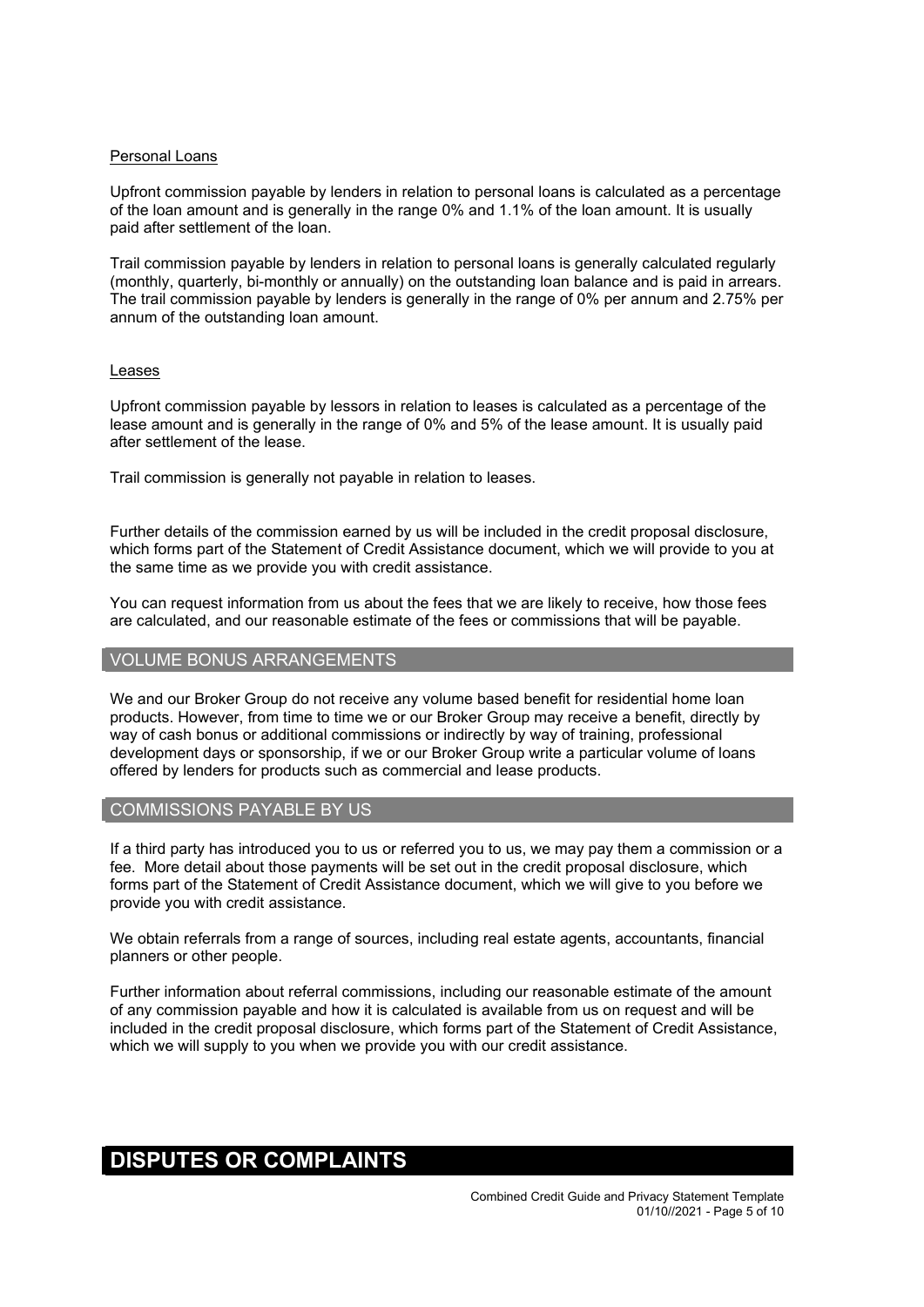## WHAT TO DO IF YOU HAVE A DISPUTE OR COMPLAINT?

We are committed to providing our customers with the best possible service. If at any time we have not met our obligations – or you have a complaint about any of our services – please inform us so we can work towards a resolution. We will endeavour to deal with your complaint promptly, thoroughly and fairly.

## HOW TO MAKE A COMPLAINT AND THE COMPLAINTS PROCESS?

If you have a complaint, we request you follow these steps:

- 1. In the first instance, please contact your credit assistance provider.
- 2. If your complaint has not been resolved to your satisfaction within 5 business days, please contact our Complaints Area as detailed below:

**Telephone:** 03 9320 1082 or 1800 763 486 (toll free) Monday to Friday 9am to 5pm (AEST) **Email:** [resolutions@BLSSA.com.au](mailto:resolutions@BLSSA.com.au) **Mail:** BLSSA Advice Complaints, Level 15, 360 Elizabeth Street, Melbourne VIC 3000

- 3. We may ask for additional information and request you to put your complaint in writing to ensure your issue is properly investigated.
- 4. In cases where your complaint will take longer than 30 days to resolve, we will notify you in writing.

**If you are having difficulties managing your debts, you can seek free assistance from the National Debt Helpline on 1800 007 007 or via the website [ndh.org.au.](http://ndh.org.au/)**

#### THIRD PARTY PRODUCTS OR SERVICES

If your complaint relates to a product or service acquired through a third party (for example, a lender) we may ask you to contact the relevant third party. They will deal with your complaint under their complaints resolution process.

If you are not satisfied with the resolution of your complaint by the third party under their complaints resolution process, you are entitled to have your dispute considered by their External Dispute Resolution Scheme. Please contact the third party for further details.

#### KEEPING YOU INFORMED

Our Complaints Area will acknowledge receipt of your complaint within one business day. If unable to resolve the complaint/dispute to your satisfaction within five business days, they will write to you advising the procedures we will follow in investigating and handling your complaint.

Within 30 calendar days from the date you lodged the complaint with us, we will write to you advising you the outcome of the investigation and the reason/s for our decision, or if required, we will inform you if more time is needed to complete the investigation.

#### STILL NOT SATISFIED?

If you do not think we have resolved your complaint to your satisfaction, you may take the matter – free of charge – to the relevant External Disputes Resolution Scheme (provided it is within the scheme's terms of reference) as detailed below. You may also refer the matter to the relevant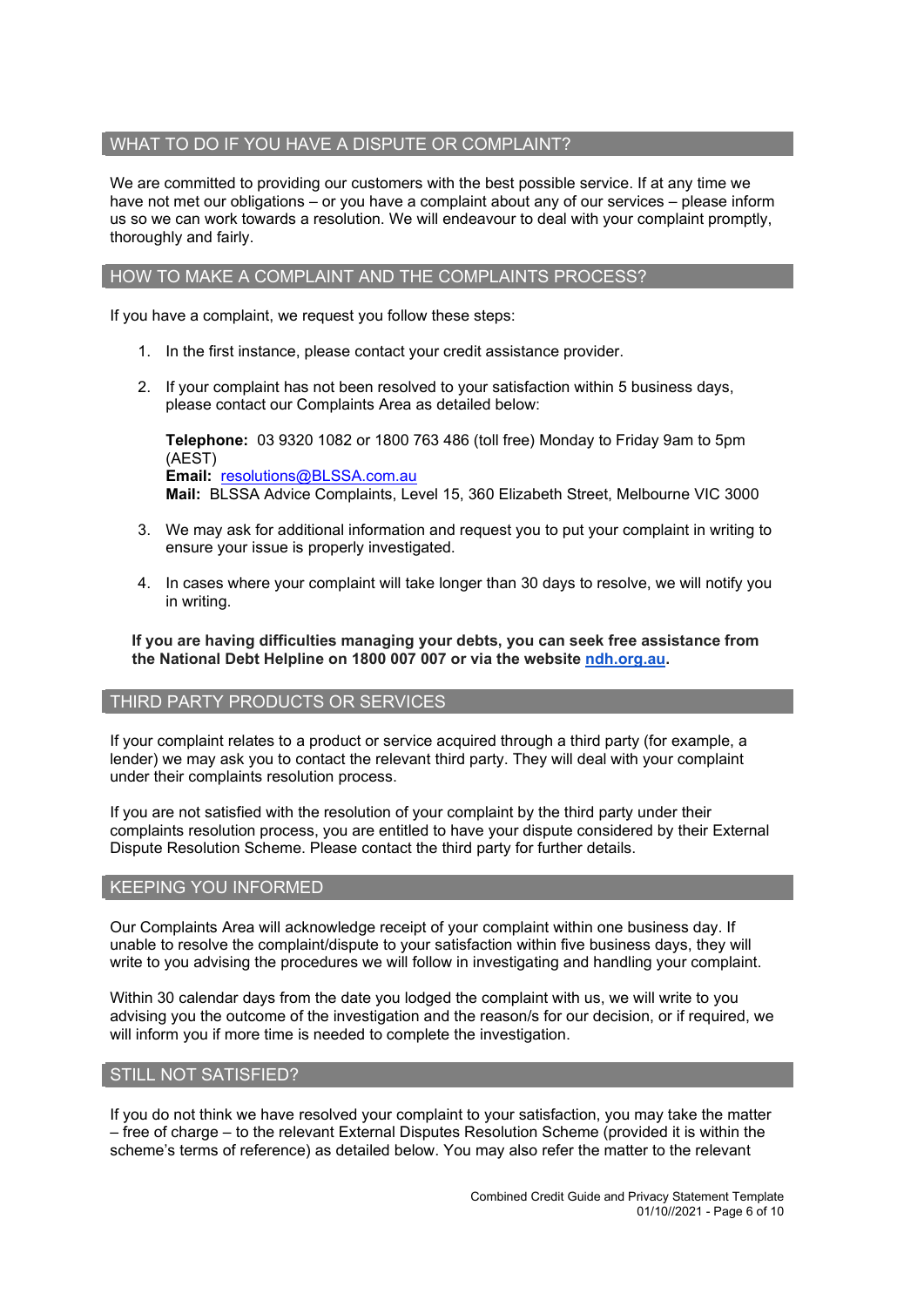External Disputes Resolution Scheme at any time, but if our internal process is still in progress, they may request that our internal processes be complete before considering the matter further.

Our external dispute resolution service provider is the Australian Financial Complaints Authority (AFCA), which can be contacted via:

- Online: [www.afca.org.au](http://www.afca.org.au/)
- Email: [info@afca.org.au](mailto:info@afc.org.au)
- Phone: 1800 931 678
- Mail: GPO Box 3 Melbourne VIC 3001

BLSSA's external dispute resolution service provider is the Australian Financial Complaints Authority (AFCA), which can be contacted via:

- Online: [www.afca.org.au](http://www.afca.org.au/)
- Email: [info@afca.org.au](mailto:info@afc.org.au)
- Phone: 1800 931 678
- Mail: GPO Box 3 Melbourne VIC 3001

# **OTHER DISCLOSURES**

# BROKER BENEFITS DISCLOSURES

In line with industry reforms, I am required to keep a register of benefits received from any lenders or aggregators to the value of \$100 or more which is kept current (over a rolling 12 month period and housed for 3 years). In the interest of transparency and good customer outcomes, an applicant may request a copy of this register to ensure there are no lender conflicts.

#### TIERED SERVICING DISCLOSURES

We have access to service programs available from some residential home loan providers. We access these services based on a number of measures. These programs promote preferential services to a customer and do not entitle us to additional payments or commissions or to preferential customer discounts.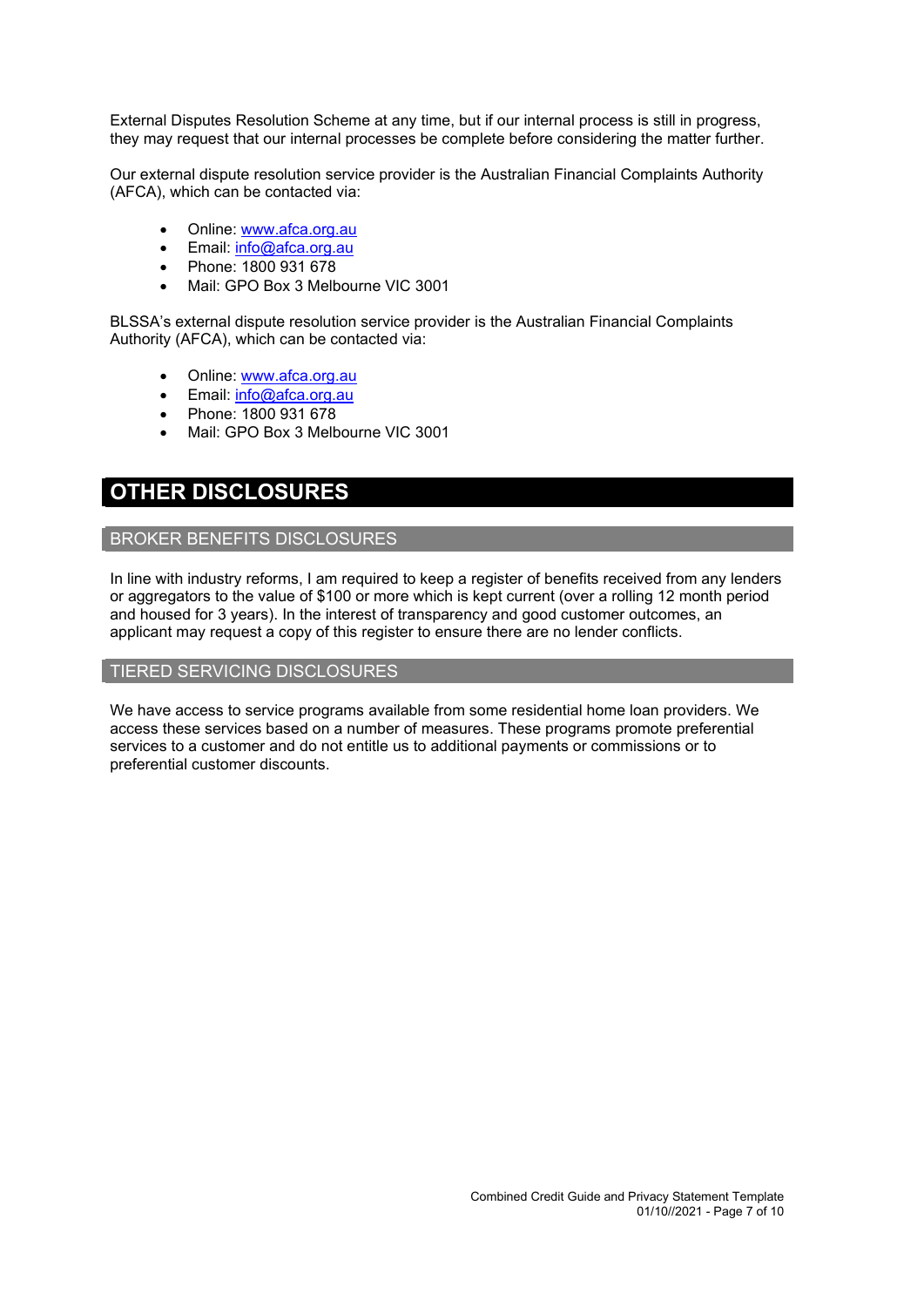# Privacy Statement

We need to collect personal information about you to provide you with our broking & related services. This privacy statement tells you how we collect your information, what we use the information for and who we share the information with. If we collect information that can be used to identify you, we will take reasonable steps to notify you of that collection.

#### **How information is collected from you**

We will collect your information from you directly whenever we can, like from enquiries we make of you when you seek credit assistance from us. We may verify that information from sources referred to in the responses to those enquiries or in this privacy statement.

#### **How information is collected from other sources**

Sometimes we will collect information about you from other sources as the Privacy Act 1988 permits. We will do this only if it's reasonably necessary to do so, for example, where:

- we collect information from third parties about a loan or lease in relation to which you seek our services;
- we can't get hold of you and we rely on public information (for example, from public registers or social media) or made available by third parties to update your contact details; or
- we exchange information with your legal or financial advisers or other representatives.

#### **When the law authorises or requires collection of information**

Some law may require us to collect personal information about you. For example, we may require your information to verify your identity under Australian Anti-Money Laundering law.

#### **How your information may be used**

We may use your information for purposes including:

- giving you credit assistance;
- giving you information about loan products or related services including help, guidance and advice;
- considering whether you are eligible for a loan or lease or any related service you requested including identifying or verifying you or your authority to act on behalf of a customer;
- assisting you to prepare an application for a lease or a loan;
- administering services we provide, for example, to answer requests or deal with complaints;
- administering payments we receive, or any payments we make, relating to your loan or lease;
- telling you about other products or services we make available and that may be of interest to you, unless you tell us not to;
- identifying opportunities to improve our service to you and improving our service to you;
- telling you about other suppliers, with whom we have arrangements, that supply goods or services that may be of interest to you;
- allowing us to run our business efficiently and perform general administrative tasks;
- preventing or investigating any fraud or crime or any suspected fraud or crime;
- as required by law, regulation or codes binding us; and
- any purpose to which you have consented.

You can let us know at any time if you no longer wish to receive direct marketing offers from us. We will process your request as soon as practicable.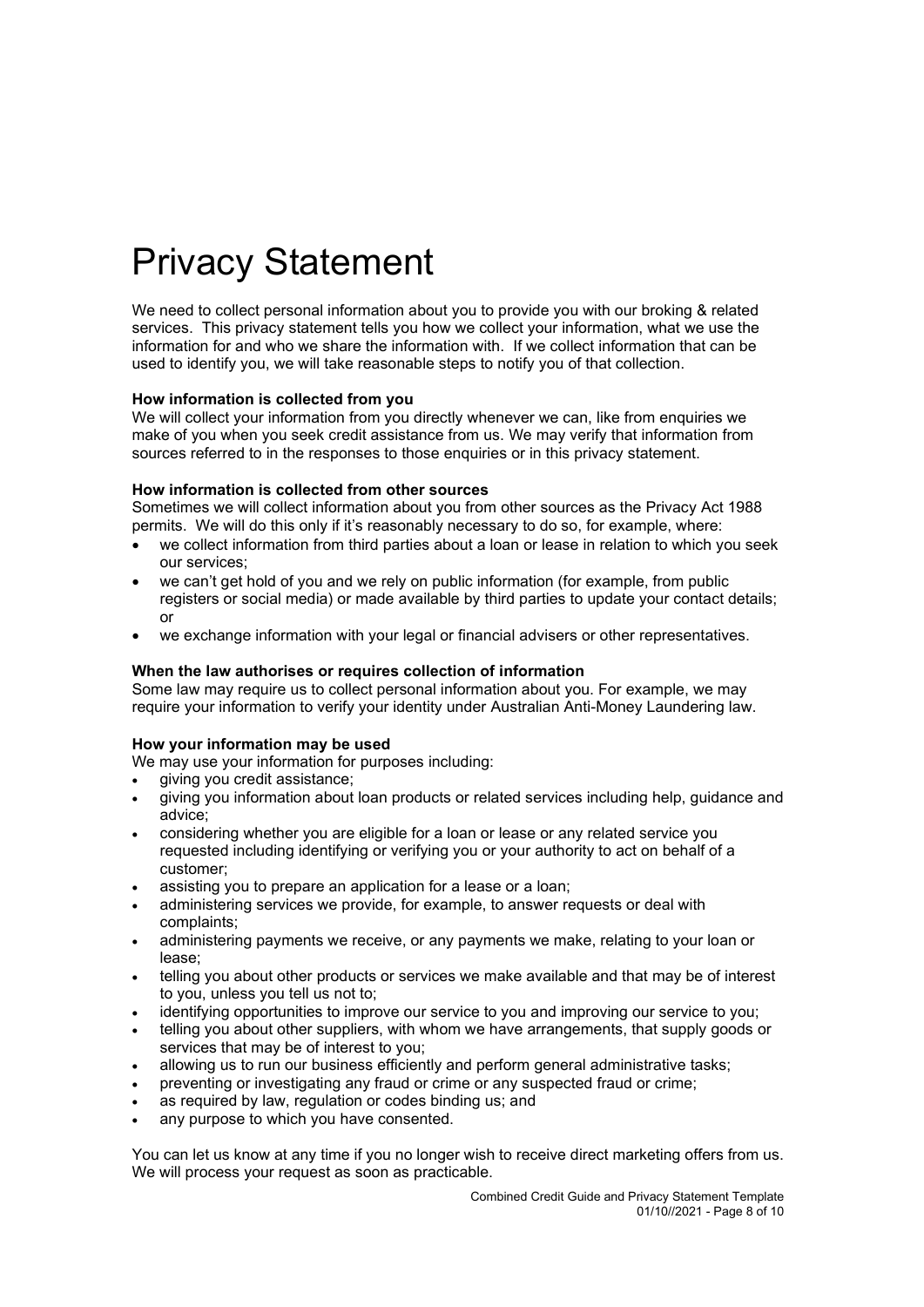#### **What happens if you don't provide information**

If you don't provide your information to us, it may not be possible to:

- assist in finding a loan or lease relevant to your circumstances;
- verify your identity or protect against fraud; or
- let you know about products or services that might be suitable for your financial needs.

## **Sharing Your Information**

#### General

We may use and share your information with other organisations for any purpose described above.

#### Sharing with your representatives and referees

We may share your information with:

- your representative or any person acting on your behalf (for example, lawyers, settlement agents, accountants or real estate agents); and
- your referees, like your employer, to confirm details about you.

#### Sharing with third parties

We may share your information with third parties in relation to services we provide to you or goods or services in which we reasonably consider you may be interested. Those third parties may include:

- the Broker Group through whom we may submit loan or lease applications to lenders or lessors on the Broker Group's panel. You can view our Broker Group's privacy notice at [http://www.fastgroup.com.au/privacy.](http://www.fastgroup.com.au/privacy) It sets out how that Broker Group manages your personal information and where you can find its privacy policy;
- the Licensee, BLSSA Pty Ltd, that authorises us to engage in credit activities. You can view BLSSA's privacy notice at the same internet address as our Broker Group's privacy notice. It sets out how BLSSA manages your personal information and where you can find its privacy policy;
- referrers that referred your business to us:
- financial services suppliers with whom we have arrangements;
- valuers;
- lenders, lessors, lender's mortgage insurers and other loan or lease intermediaries;
- organisations, like fraud reporting agencies, that may identify, investigate and/or prevent fraud, suspected fraud, crimes, suspected crimes, or other misconduct;
- government or regulatory bodies as required or authorised by law. In some instances, these bodies may share the information with relevant foreign authorities;
- guarantors and prospective guarantors of your loan or lease;
- service providers, agents, contractors and advisers that assist us to conduct our business for purposes including, without limitation, storing or analysing information;
- any organisation that wishes to take an interest in our business or assets; and
- any third party to which you consent to us sharing your information.

#### Sharing outside of Australia

We may use overseas organisations to help conduct our business. As a result, we may need to share some of your information (including credit information) with such organisations outside Australia. The countries in which those organisations are located are:

• N/A

We may store your information in cloud or other types of networked or electronic storage. As electronic or networked storage can be accessed from various countries via an internet connection, it's not always practicable to know in which country your information may be held. If your information is stored in this way, disclosures may occur in countries other than those listed.

Overseas organisations may be required to disclose information we share with them under a foreign law. In those instances, we will not be responsible for that disclosure.